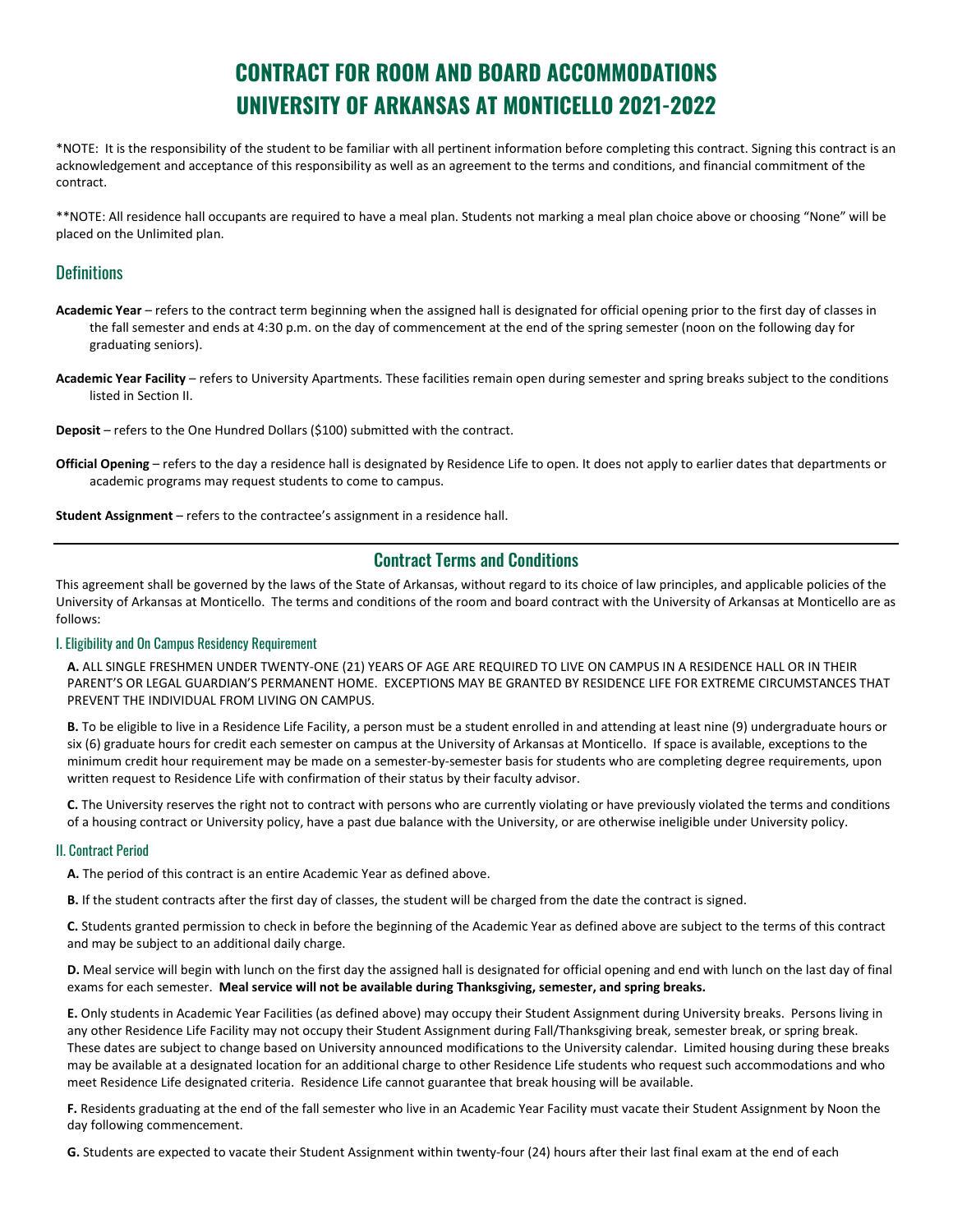semester. Students involved in spring semester commencement activities and other students needing an exception to this requirement must obtain approval in advance from Residence Life.

**H.** The last day to check into a Student Assignment is 4:30 PM on the first day of classes unless special arrangements are made with Residence Life. Contracts of students not checked-in by this time are subject to cancellation in accordance with Section VI, part E and F.

#### III. Charges and Payments

**A.** A Deposit (as defined above) of One Hundred Dollars (\$100) must be paid with this contract. The \$100 Deposit is required even if the student is or will be on a scholarship or other financial aid that covers room and board.

**B.** If the University is unable to assign the student to a space including overflow/temporary housing as stated in Section IV, part A., One Hundred Dollars (\$100) of the Deposit will be credited to the student's account.

**C.** The charges for room and board vary according to the Residence Life Facility, the Student Assignment, and the assigned meal plan. A listing of room and board rates, which is fully incorporated herein by reference, will be available no later than July 15, on the Residence Life website: https://www.uamont.edu/life/Housing, subject to receiving approval from the Board of Trustees of the University of Arkansas System. The University reserves the right to raise room and board rates at any time upon thirty (30) days' notice.

**D.** Room and board payments may be made at one time for each semester or as arranged through the University Cashier's Office. Payment in full for each semester or the first installment payment must be received by the due date as designated on the University Billing Statement. Students are responsible for paying all room and board charges for the entire term of the contract.

**E.** Without limiting its right to seek other remedies, the University may withdraw meal privileges for failure to pay room and board charges by the required date(s) or for failure to complete an official room change when directed. If meal privileges are withdrawn, the amount charged on the room and board contract will not be reduced.

**F.** Students must comply with the administrative checkout procedure whenever they checkout of their Student Assignment. A One Hundred Fifty Dollar (\$150) administrative charge will be assessed for failure to comply with the administrative checkout procedures or for a late checkout after posted facility closing hours. This charge is in addition to any individual and/or community charges assessed for damages.

**G.** Administrative charges assessed for cancellation of the contract by the student are set out in Section V.

**H.** Charges may be assessed for damage to or loss of University property both in student spaces and in public areas. Charges for damage to public areas may be prorated to all residents of the hall or area. Charges may be assessed for damage to student spaces that is discovered within five (5) business days after the conclusion of final exams provided the space has not been reoccupied.

If the student checks out prior to final exams, charges may be assessed for damage to student spaces that is discovered within five business days after the student checkout.

# IV. Student Assignment and Meal Plans

**A.** The University reserves the right to make and alter the Student Assignment and roommate assignments. Race, national origin, disability, religion or any other basis prohibited by federal or state law shall not be considered in making roommate assignments. When necessary, the University reserves the right to assign the contractee to alternate housing (whether short-term or long-term) at either an on-campus or offcampus location(s).

**B.** Student Assignments and roommate assignments can only be made after completion and receipt of the contract and One Hundred Dollar (\$100) Deposit.

**C.** The University reserves the right to determine, designate, change and/or restrict the utilization of Residence Life-managed facilities and/or areas within the facilities and grounds and to make and/or change Student Assignments and roommate assignments accordingly at any time.

**D.** Any student desiring (a) specific roommate(s) may not assign or be assigned with those roommate(s) until all desired roommate(s) submit a completed room and board contract and the required One Hundred Dollar (\$100) Deposit.

**E.** Housing assignments are personal, non-transferable and non-assignable. Students may make room and hall or apartment changes to their Student Assignment (during designated dates and times) until July 15.

**F.** After Residence Life Facilities open in August and January, students may request room and/or roommate changes within their current hall until the first day of classes in the fall or spring semester. Residence Life must approve any room and/or roommate changes within the same hall prior to the change.

**G.** In order to allow assignment of students housed in temporary/overflow housing, requests to change student assignment to a different facility may not be made until the tenth (10<sup>th</sup>) day of classes.

**H.** The University reserves the right to make changes to Student Assignments and/or roommate assignments at any time, and to assess an additional charge for single occupancy when only one student with a double room or apartment contract occupies a room or apartment. The University also reserves the right to reassign the student at any time due to facility changes, roommate conflicts, conduct action and/or an emergency or casualty that renders the student's room unsafe or otherwise uninhabitable.

**I.** Meal plans are personal, non-transferable and non-assignable. Meal plan changes decreasing a student's meal plan can ONLY be made through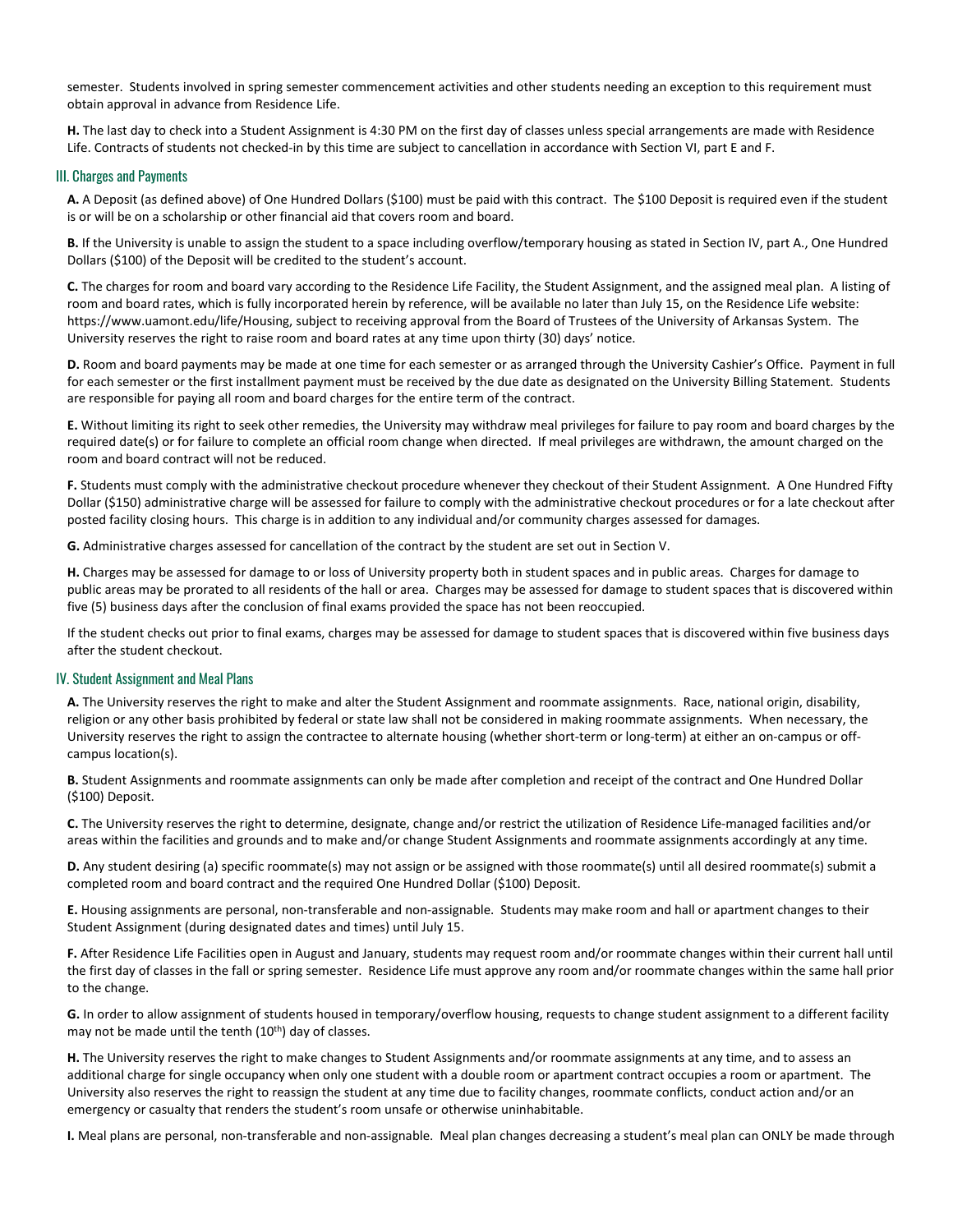the tenth (10<sup>th</sup>) day of classes each semester. Meal plan changes increasing a student's meal plan can be made at any time prior to the end of the semester. Requests must be made in writing and signed by the student or sent to the central office of Residence Life by the student using their official University of Arkansas at Monticello email account. The availability of Declining Balance may be limited until after the tenth (10<sup>th</sup>) day of classes each semester.

## V. Cancellation or Termination of the Contract by the Student

**A.** Students may not cancel or terminate this contract except as stated herein without prior written approval by Residence Life.

**B.** Before the start of the Contract Period, students requesting to cancel their contract may submit a signed cancellation request in writing to Residence Life or they may email Residence Life at reslife@uamont.edu from their official University of Arkansas at Monticello email account. All requests must include their University ID number. Students who are not required to live on campus and who have received approval from Residence Life before the start of the Contract Period, or who are not attending the University, may cancel or terminate this contract and receive a refund of the balance of their One Hundred Dollar (\$100) Deposit.

**C.** 100% of the One Hundred Dollar (\$100) Deposit will be refunded if the student submits written proof with the cancellation request that the cancellation is for one of the following reasons:

- 1. Denial of admission to the University.
- 2. Physical incapacity or disability requiring withdrawal from the University.

**D.** After the student has checked in and received a key OR after the meal plan associated with the contract has been used, the contract may only be terminated by the student for official withdrawal from the University. The student shall submit a Statement of Non-Enrollment. If the student re-enrolls during the original contract term their cancellation is voided and all terms, conditions and charges will be reinstated.

**E.** In the event of withdrawal and termination of the contract after occupancy, room and applicable meal charges may be prorated according to the following.

1. If withdrawal and/or checkout are prior to the 60<sup>th</sup> day after the hall opening in the fall or spring semester, the contractee will be responsible for 50% of their room and board charges and a \$400 cancellation fee. The One Hundred Dollar (\$100) Deposit will be retained by the University. The University may refund \$100 of the Deposit for students who graduate at the end of the Fall semester.

2. If withdrawal and/or checkout are on or after the 60<sup>th</sup> day after the hall opening in the fall or spring semester, the contractee will be responsible for room and board charges for the remainder of the term and a \$400 cancellation fee and no refunds or adjustments to charges will be made.

#### VI. Cancellation or Termination of the contract by the University

**A.** The University may terminate this contract and require the student to immediately vacate the Residence Life Facility for the following reasons: (1) Failure to pay any payments or charges by the required date; (2) Official University disciplinary action requiring removal of the student from Residence Life; (3) Failure to be registered for and attending the required number of credit hours; (4) Violation of Residence Life Facility or University policy, rules or regulations, including but not limited to, the regulations set out in the 2021-22 Residence Life Handbook available at https://www.uamont.edu/life/Housing/ and/or the 2021- 2022 UAM Student Handbook, which are fully incorporated herein by reference; (5) Failure to maintain the Student Assignment in a safe and sanitary condition; (6) Violation of the terms of this contract; (7) An emergency or casualty; or (8) If the student is a safety threat to himself or herself or to others.

**B.** The University may cancel or terminate this contract for convenience for any reason, by giving the student thirty (30) days' notice. Notice shall be deemed sufficient when it is deposited in the U.S. Mail and addressed to the student's campus address and/or permanent address on record with the University.

**C.** The University may cancel or terminate this contract when admission to the University has been cancelled or admission application withdrawn.

**D.** Failure to vacate any Residence Life Facility or Student Assignment upon notice of termination of the contract by the University or the expiration of the contract period ("holding over") is prohibited and will result in double rent charges for the period of time that the student remains in the assigned space after the contract has been terminated or expired. Student waives all statutory rights of ejectment.

**E.** Contracts of non-freshmen who do not check-in to their assignment by 4:30 p.m. on the first day of classes may be cancelled and the student charged Fifty Percent (50%) of their assigned fall room charges.

**F.** Contracts of students covered by the on-campus residency requirement who do not check-in to their assignment by 4:30 p.m. on the first day of classes will be cancelled only if the student no longer meets eligibility requirements (see Section I.) Contracts of students covered by the oncampus residency requirement who do not check-in to their assignment by 4:30 p.m. on the first day of classes who still meet eligibility requirements will not be cancelled and the contractee will be assessed an administrative charge.

#### VII. Casualty or Emergency

A. All reasonable efforts are made to protect Residence Life Facilities and residents from fire, theft, or other major casualty. However, the University is not responsible for loss or damage to students' personal property for any cause or reason. Moreover, the University is not responsible for any injuries, including but not limited to death to residents or guests, or damage to their property that may result from misuse of the premises or arising from any act that violates this contract or University policy. Students are strongly encouraged to obtain renters' insurance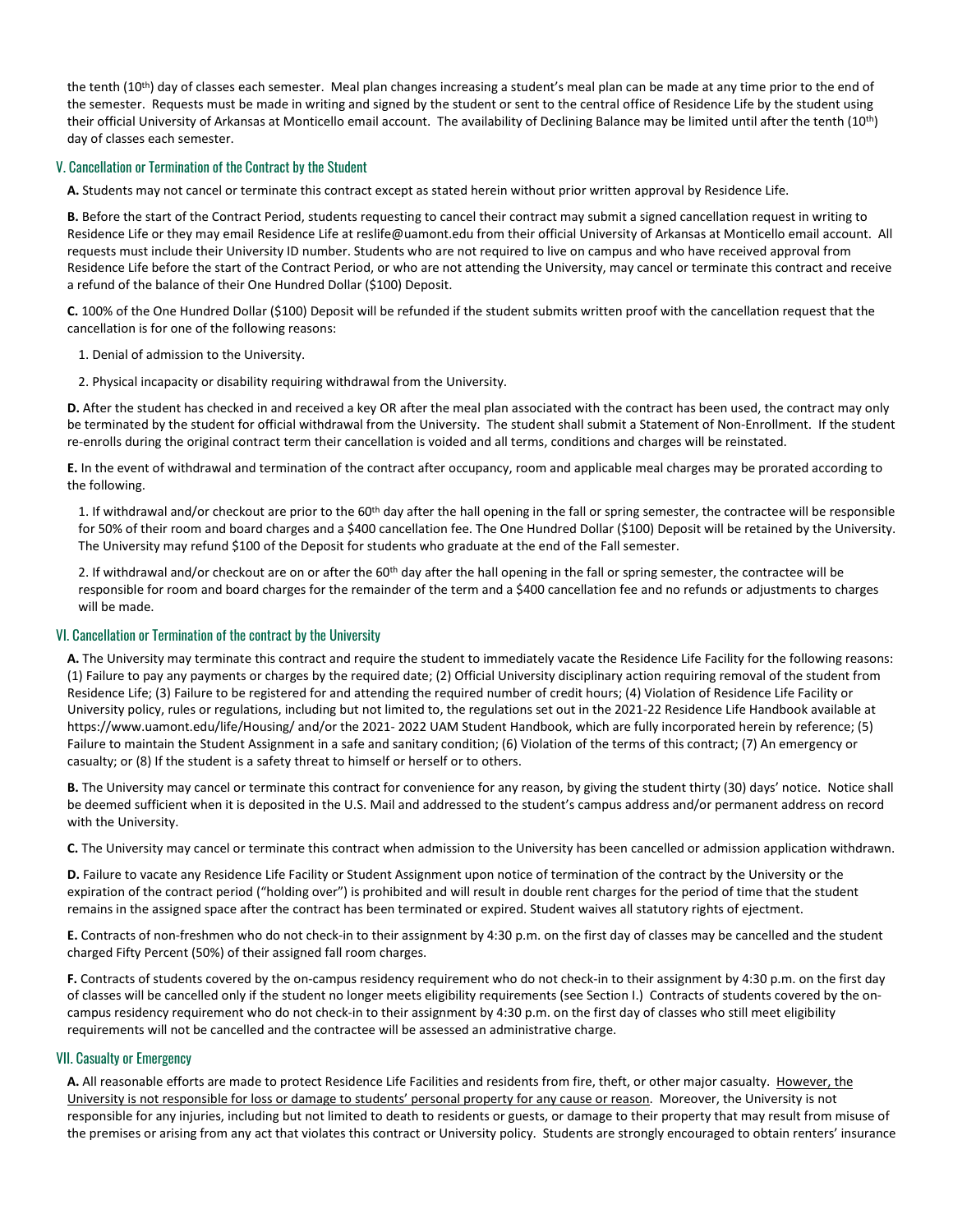to insure their property.

**B.** If the Student's Assignment should become uninhabitable due to fire or other casualty, the University will attempt to relocate the student in University housing assignment if available. If the University is unable to relocate the student to other University housing assignment, then the University may terminate this agreement.

**C.** The University reserves the right to modify or terminate this contract due to health or safety emergency, or otherwise due to circumstances beyond the reasonable control of the University. In the event the University terminates the Housing Contract and University housing is closed due to occurrences including, but not limited to, natural disasters, floods, fires, tornadoes, riots, epidemics, pandemics, quarantine, outbreak of infectious disease, or other reasons to safeguard individuals or the campus community, students will be liable only for room and board charges incurred through the end date of termination of the contract by the University or the date the student officially checks out of University housing, whichever is later, on a pro-rated basis. For those students who have already made payment of room and/or board charges, students will receive a pro-rated credit based on the unused days remaining in the original contract term, to be applied within the same academic or calendar year, whichever occurs first. The amount of credit will be reduced by an amount not to exceed 35% to cover a portion of fixed administrative and overhead expenses. The University reserves the discretion to restrict use of any credits issued to University housing and dining services only.

#### VIII. Abandonment of Personal Property

Personal property left in a Student Assignment or storage area after the resident has moved out, whether by proper checkout or improper checkout, shall be deemed to have been abandoned and will be removed and disposed of at the contractee's expense. The University shall not be responsible or liable for any losses or damages to any property deemed abandoned.

## IX. Signs

Signs are subject to all published University policies; in particular, signs of an advertising or commercial nature may not be displayed in any window or exterior surface of the Student Assignment, Residence Life Facility, or other locations.

## X. Animals

Except as required by law, all pets (for example dogs, cats, birds, rodents, reptiles) are prohibited from Residence Life Facilities. Small, harmless fish are permitted, but these must be removed from the facility during breaks and at the end of the contract period. Guests may not bring cats, dogs, or other pets into Residence Life Facilities while visiting. Strays should not be encouraged to remain in the area. Any animal found in the area will be presumed to be a stray and may be removed. The presence of assistive animals (service animals and emotional support animals) is governed by the Assistive Animal Policy and must be approved by Student Special Services and Residence Life. Failure to adhere to this provision may result in immediate termination of the housing contract.

#### XI. Right of Entry

**A.** Students have a reasonable right of privacy in their assigned room and their belongings. However, Residence Life Facilities, rooms, and Student Assignments may be entered by University officials or staff in cases of emergency, for maintenance, pest control, safety inspection, or when University officials have reasonable grounds to believe that a student may be violating University policy, University regulations, or the law.

**B.** In order to provide better health standards in Residence Life Facilities, the University takes periodic pest control measures. Residents will be notified when regular spraying, fogging, or other treatment of Student Assignments will occur and the University reserves the right to exercise its Right of Entry in such cases.

**C.** Requests for maintenance made by residents for work or repairs in their Student Assignment grant University personnel the Right of Entry without notification to the resident.

**D.** Health/safety or conduct violations may result in administrative charges, conduct action and/or the termination of the Residence Life contract. Violations also may be reported to law enforcement authorities for appropriate action.

#### XII. Guests

Residents are responsible for the behavior of their guests. The University reserves the right to restrict the number of nights any non-resident may spend as an overnight guest in any Residence Life Facility. Residence Life reserves the right to restrict access by guests who have violated University policy and/or present a threat to the safety or security of facility residents. All applicable policies regarding guests must be adhered to.

# XIII. Residence Hall Government

All residents are members of the student government association known as the Residence Hall Association (RHA). Through its hall government structure, each residence hall is responsible for developing supplemental policies and regulations pertaining to the behavior of students living in that hall, subject to other University policies and with the approval of Residence Life. All residence hall residents are subject to the approved policies and regulations adopted by the residence hall student government association and the RHA.

#### XIV. Signature

**A.** By signing this contract by entering my full name below in the UAM Housing Portal, I am hereby contracting with Residence Life for the 2021-2022 Academic Year. I understand that the contract term begins when my assigned hall is designated for official opening prior to the first day of classes in the fall semester and ends at 4:30 p.m. on the day of commencement at the end of the spring semester (noon on the